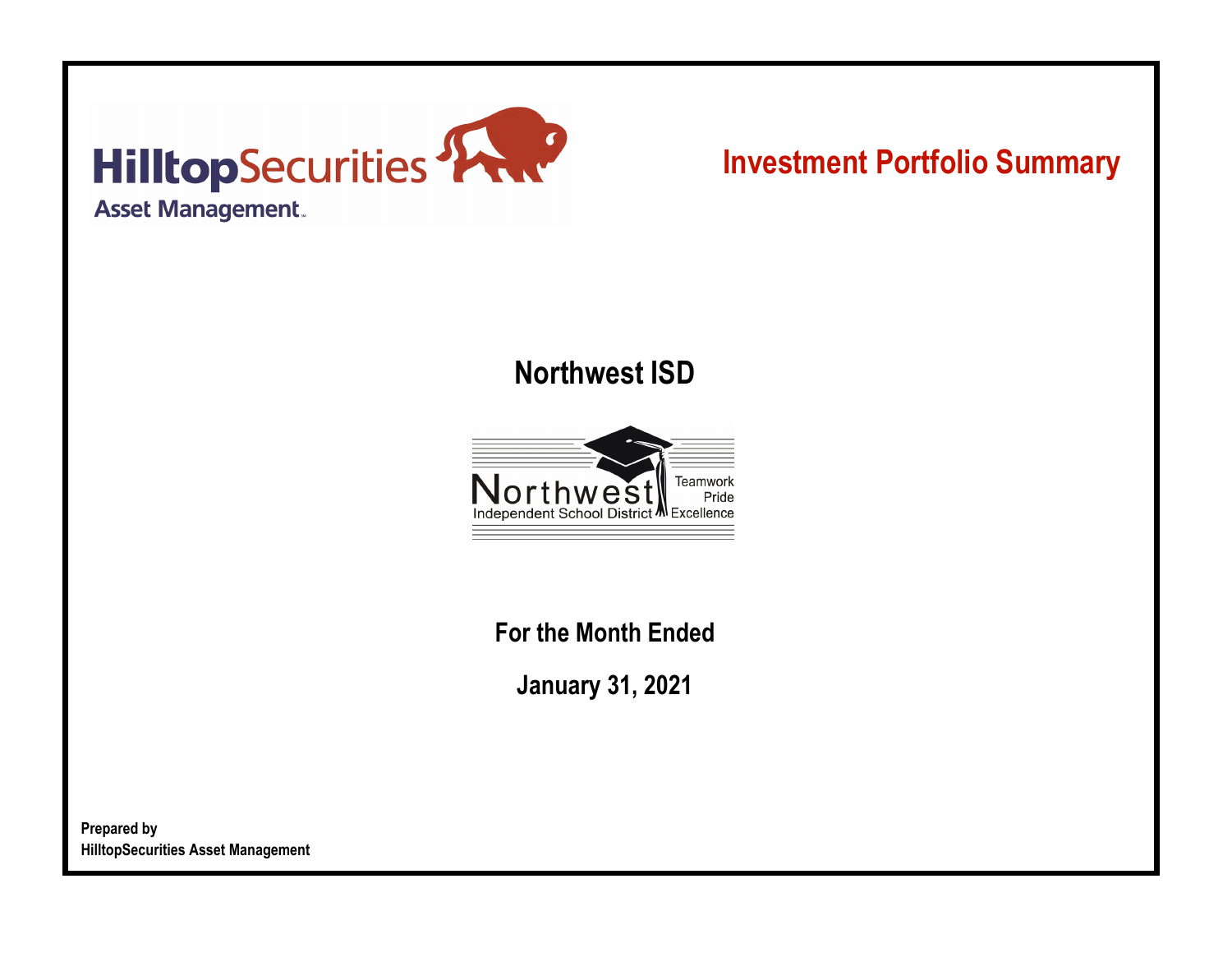

### **Report Name**

| <b>Certification Page</b>         |
|-----------------------------------|
| <b>Executive Summary</b>          |
| Benchmark Comparison              |
| Detail of Security Holdings       |
| Change in Value                   |
| Earned Income                     |
| <b>Investment Transactions</b>    |
| Amortization and Accretion        |
| Proiected Fixed Income Cash Flows |

## **Table of Contents / Market Recap**

#### **MARKET RECAP - JANUARY 2021:**

The new year got off to a rocky start with politics, weaker economic data and Covid-19 dominating the negative news headlines. A violent insurrection at our nation's Capitol briefly disrupted the peaceful transfer of power. Despite the turmoil, Joseph Biden was inaugurated as our 46th President. Democrats won the Georgia runoff elections for both Senate seats, giving Democrats control of Congress with slim majorities in both houses. A post-holiday surge in Covid-19 cases made January the worst month since the pandemic began as the number of U.S. cases approached 27 million and deaths climbed above 400,000 amid growing concerns surrounding the spread of more virulent strains. On a more positive note, vaccines appear effective against these new strains and distribution is ramping up, raising hopes that conditions will improve by summer. Expectations that a Democratically controlled Congress will pass another large stimulus package is adding to the optimistic outlook and fueling a further rally in equity markets as all three major U.S. averages traded to record highs in January.

The increase in virus cases from December through January had a decidedly negative impact on the labor market. Weekly initial claims for unemployment benefits spiked to over 900k in mid-January and remain above 800k. Job growth has sputtered as well with non-farm payrolls contracting with a loss of -140k jobs during December, although the official unemployment rate held steady at 6.7%. The worsening job picture and Congress's delay in passing a new aid package weighed on consumer spending. Headline retail sales fell for a third consecutive month, sliding -0.7% in December, well below the expected unchanged reading. Previously reported November retail sales were lowered from -1.1% to -1.4%. The "control group," which feeds into GDP calculations, dropped -1.9% in December after falling -1.1% in November and -0.2% in October. It's been over 12 years since the control group declined in three consecutive months. On a year-over-year basis, sales were still up +2.9% but the recent trend is concerning. Headline CPI for December climbed by +0.4%, the biggest gain in four months, but almost 70% of that gain was the result of an +8.4% rise in gasoline prices. If prices for food, which were marginally higher, and energy are excluded, core CPI rose just +0.1%. On a year-over-year basis, headline CPI was rising at a mild +1.4% pace while core CPI was increasing at a +1.6% rate, both well shy of the Fed's +2.0% target. Purchasing managers seem to be more focused on the outlook for a brighter future. The ISM manufacturing index soared from 57.5 in November to 60.7 in December, the strongest factory outlook since August 2018. Numbers above 50 indicate expansion, while numbers above 60 are consistent with exceptionally strong growth. The ISM non-manufacturing index (service sector) rose from 55.9 to 57.2 in December.

The first release of fourth quarter GDP data, which is subject to revision, was close to expectations with a +4.0% quarter-over-quarter annualized growth rate. For the full year, GDP was down -3.5% in 2020, the worst showing since 1946, albeit better than feared when the pandemic hit the U.S last March. The first quarter of 2021 is expected to be more sluggish, but still positive, while the outlook for the second half of 2021 continues to improve.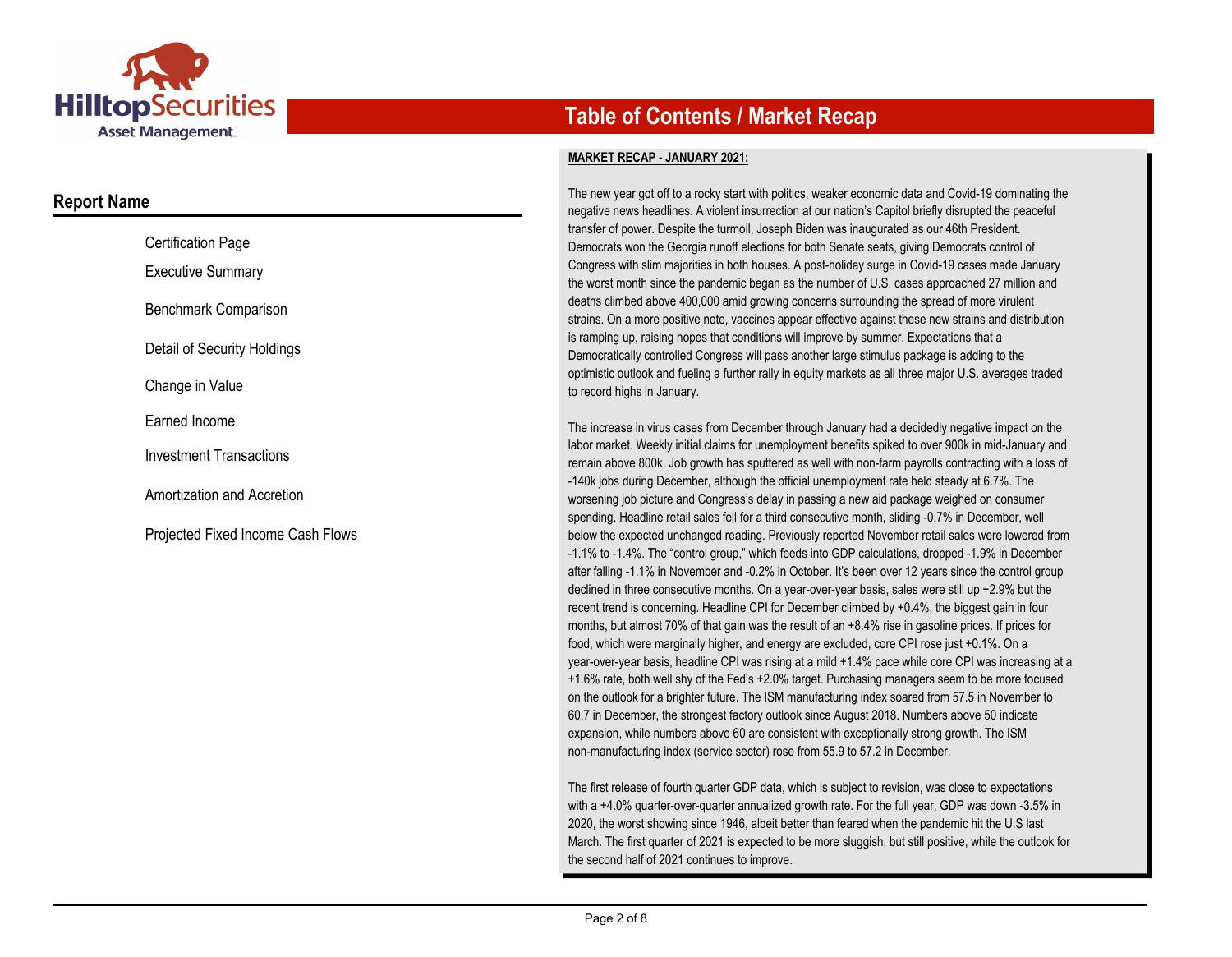

## **January 31, 2021 For the Month Ended**

This report is prepared for the **Northwest ISD** (the "Entity") in accordance with Chapter 2256 of the Texas Public Funds Investment Act ("PFIA"). Section 2256.023(a) of the PFIA states that: "Not less than quarterly, the investment officer shall prepare and submit to the governing body of the entity a written report of the investment transactions for all funds covered by this chapter for the preceding reporting period." This report is signed by the Entity's investment officers and includes the disclosures required in the PFIA. To the extent possible, market prices have been obtained from independent pricing sources.

The investment portfolio complied with the PFIA and the Entity's approved Investment Policy and Strategy throughout the period. All investment transactions made in the portfolio during this period were made on behalf of the Entity and were made in full compliance with the PFIA and the approved Investment Policy.

**Officer Names and Titles:**

Name: Brian Carter Title: Chief Financial Officer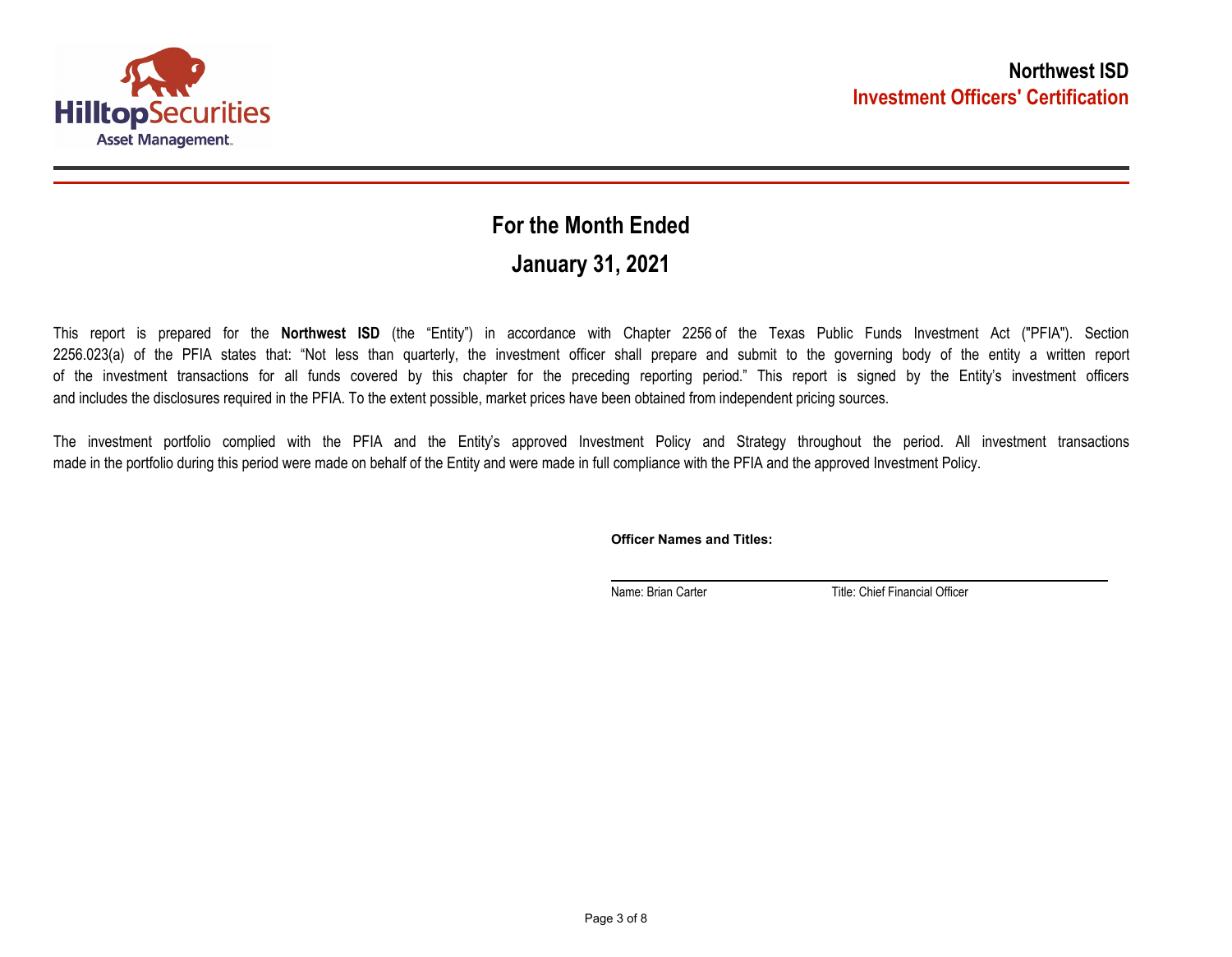



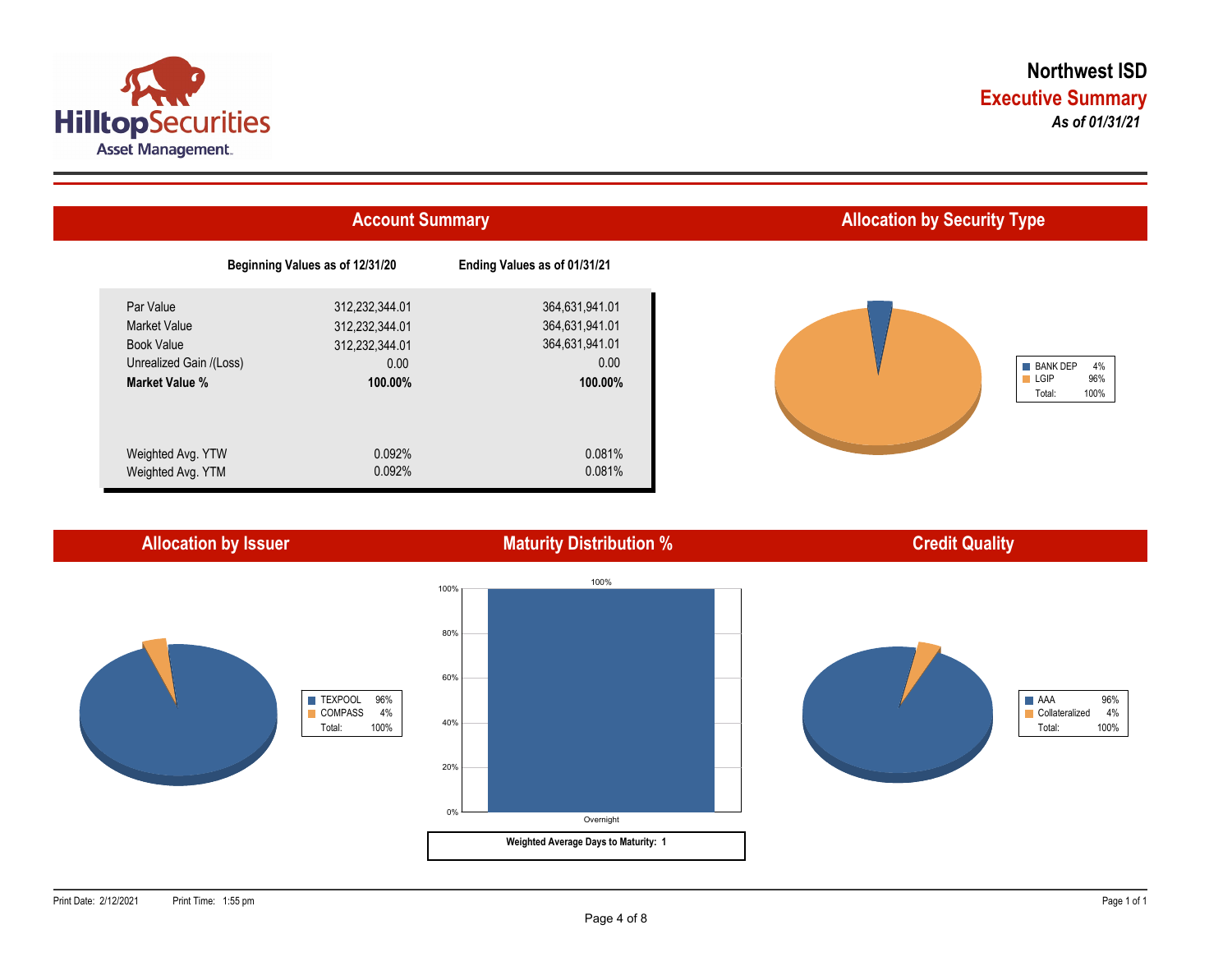



Note 1: CMT stands for Constant Maturity Treasury. This data is published in Federal Reserve Statistical Release H.15 and represents an average of all actively traded Treasury securities having that time remaining until ma standard industry benchmark for Treasury securities. The CMT benchmarks are moving averages. The 3-month CMT is the daily average for the previous 3 months, the 6-month CMT is the daily average for the previous 6 months, a 1-year and 2-year CMT's are the daily averages for the previous 12-months.

**Note 2:** Benchmark data for TexPool is the monthly average yield.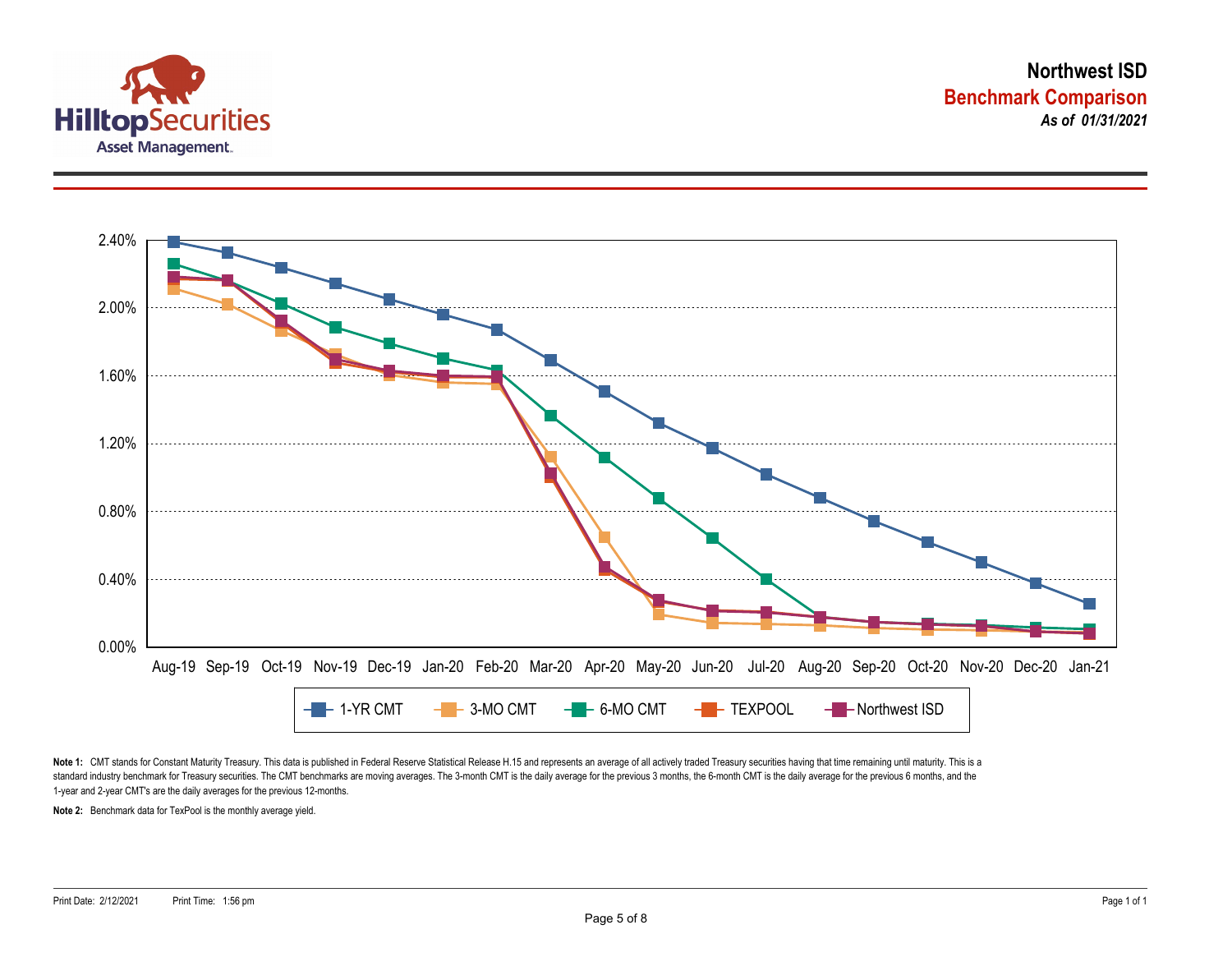

| <b>CUSIP</b>                            | <b>Settle</b><br>Date | Sec. Type       | Sec. Description          | <b>CPN</b> | <b>Mty Date</b> | <b>Next Call</b> | <b>Call Type</b> | Par Value      | Purch<br>Price | <b>Orig Cost</b> | <b>Book Value</b> | <b>Mkt</b><br>Price | Market Value to Mty | Days           | Days<br>to Call | <b>YTM</b> | <b>YTW</b> |
|-----------------------------------------|-----------------------|-----------------|---------------------------|------------|-----------------|------------------|------------------|----------------|----------------|------------------|-------------------|---------------------|---------------------|----------------|-----------------|------------|------------|
|                                         |                       |                 |                           |            |                 |                  |                  |                |                |                  |                   |                     |                     |                |                 |            |            |
| <b>Activity Account</b>                 |                       |                 |                           |            |                 |                  |                  |                |                |                  |                   |                     |                     |                |                 |            |            |
| <b>TEXPOOL</b>                          |                       | LGIP            | TexPool                   |            |                 |                  |                  | 172,193.93     | 100.000        | 172,193.93       | 172,193.93        | 100.000             | 172,193.93          | $\overline{1}$ |                 | 0.079      | 0.079      |
| <b>Total for Activity Account</b>       |                       |                 |                           |            |                 | 172,193.93       | 100.000          | 172,193.93     | 172,193.93     | 100.000          | 172,193.93        | $\overline{1}$      |                     | 0.079          | 0.079           |            |            |
| <b>Capital Project</b>                  |                       |                 |                           |            |                 |                  |                  |                |                |                  |                   |                     |                     |                |                 |            |            |
| <b>BBVA-NWL</b>                         |                       | <b>BANK DEP</b> | <b>BBVA Compass LIBOR</b> |            |                 |                  |                  | 1,301,311.81   | 100.000        | 1,301,311.81     | 1,301,311.81      | 100.000             | 1,301,311.81        | $\overline{1}$ |                 | 0.098      | 0.098      |
| <b>BBVA-NWZ</b>                         |                       | <b>BANK DEP</b> | BBVA Compass ZBA Int      |            |                 |                  |                  | 12,312,705.62  | 100.000        | 12,312,705.62    | 12,312,705.62     | 100.000             | 12,312,705.62       | $\overline{1}$ |                 | 0.120      | 0.120      |
| <b>TEXPOOL</b>                          |                       | LGIP            | TexPool                   |            |                 |                  |                  | 112,145,081.91 | 100.000        | 112,145,081.91   | 112,145,081.91    | 100.000             | 112,145,081.91      | $\overline{1}$ |                 | 0.079      | 0.079      |
| <b>Total for Capital Project</b>        |                       |                 |                           |            |                 |                  |                  | 125,759,099.34 | 100.000        | 125,759,099.34   | 125,759,099.34    | 100.000             | 125,759,099.34      | $\overline{1}$ |                 | 0.083      | 0.083      |
| <b>Capital Project AFB</b>              |                       |                 |                           |            |                 |                  |                  |                |                |                  |                   |                     |                     |                |                 |            |            |
| <b>TEXPOOL</b>                          |                       | LGIP            | TexPool                   |            |                 |                  |                  | 413,674.01     | 100.000        | 413,674.01       | 413,674.01        | 100.000             | 413,674.01          | $\overline{1}$ |                 | 0.079      | 0.079      |
| <b>Total for Capital Project AFB</b>    |                       |                 |                           |            |                 |                  |                  | 413,674.01     | 100.000        | 413,674.01       | 413,674.01        | 100.000             | 413,674.01          | $\overline{1}$ |                 | 0.079      | 0.079      |
| <b>General Operating Fund</b>           |                       |                 |                           |            |                 |                  |                  |                |                |                  |                   |                     |                     |                |                 |            |            |
| <b>BBVA-NW</b>                          |                       | <b>BANK DEP</b> | <b>BBVA Compass MM</b>    |            |                 |                  |                  | 85,040.75      | 100.000        | 85,040.75        | 85,040.75         | 100.000             | 85,040.75           | $\overline{1}$ |                 | 0.198      | 0.198      |
| <b>TEXPOOL</b>                          |                       | LGIP            | TexPool                   |            |                 |                  |                  | 140,131,543.02 | 100.000        | 140,131,543.02   | 140, 131, 543. 02 | 100.000             | 140, 131, 543. 02   | - 1            |                 | 0.079      | 0.079      |
| <b>Total for General Operating Fund</b> |                       |                 |                           |            |                 |                  |                  | 140,216,583.77 | 100.000        | 140,216,583.77   | 140,216,583.77    | 100.000             | 140,216,583.77      | $\overline{1}$ |                 | 0.079      | 0.079      |
| <b>Interest &amp; Sinking</b>           |                       |                 |                           |            |                 |                  |                  |                |                |                  |                   |                     |                     |                |                 |            |            |
| <b>TEXPOOL</b>                          |                       | LGIP            | TexPool                   |            |                 |                  |                  | 98,070,389.96  | 100.000        | 98,070,389.96    | 98,070,389.96     | 100.000             | 98,070,389.96       | $\overline{1}$ |                 | 0.079      | 0.079      |
| <b>Total for Interest &amp; Sinking</b> |                       |                 |                           |            |                 |                  |                  | 98,070,389.96  | 100.000        | 98,070,389.96    | 98,070,389.96     | 100.000             | 98,070,389.96       | $\overline{1}$ |                 | 0.079      | 0.079      |
| <b>Total for Northwest ISD</b>          |                       |                 |                           |            |                 |                  |                  |                |                |                  |                   |                     |                     |                |                 |            |            |
|                                         |                       |                 |                           |            | 364,631,941.01  | 100.000          | 364,631,941.01   | 364,631,941.01 | 100.000        | 364,631,941.01   |                   |                     | 0.081               | 0.081          |                 |            |            |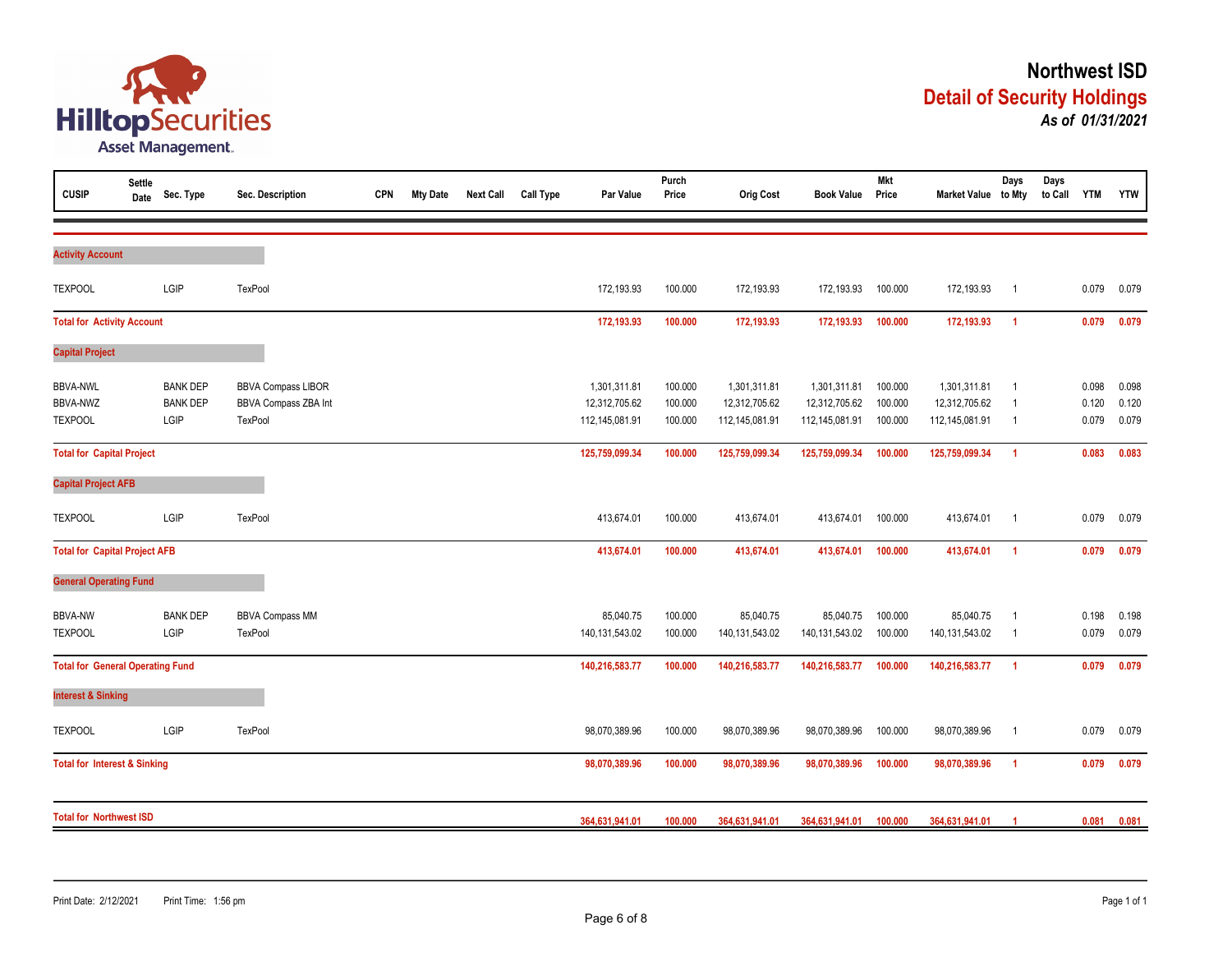

| <b>CUSIP</b>                                  | <b>Security Type</b>                       | <b>Security Description</b>                                         | 12/31/20<br><b>Book Value</b>                   | Cost of<br><b>Purchases</b> | <b>Maturities /</b><br>Calls / Sales | Amortization /<br>Accretion | Realized<br>Gain/(Loss) | 01/31/21<br><b>Book Value</b>                   | 12/31/20<br><b>Market Value</b>                 | 01/31/21<br><b>Market Value</b>                 | Change in<br><b>Mkt Value</b>        |
|-----------------------------------------------|--------------------------------------------|---------------------------------------------------------------------|-------------------------------------------------|-----------------------------|--------------------------------------|-----------------------------|-------------------------|-------------------------------------------------|-------------------------------------------------|-------------------------------------------------|--------------------------------------|
| <b>Activity Account</b>                       |                                            |                                                                     |                                                 |                             |                                      |                             |                         |                                                 |                                                 |                                                 |                                      |
| <b>TEXPOOL</b>                                | LGIP                                       | TexPool                                                             | 172,182.36                                      | 11.57                       | 0.00                                 | 0.00                        | 0.00                    | 172,193.93                                      | 172,182.36                                      | 172,193.93                                      | 11.57                                |
| <b>Total for Activity Account</b>             |                                            |                                                                     | 172,182.36                                      | 11.57                       | 0.00                                 | 0.00                        | 0.00                    | 172,193.93                                      | 172,182.36                                      | 172,193.93                                      | 11.57                                |
| <b>Capital Project</b>                        |                                            |                                                                     |                                                 |                             |                                      |                             |                         |                                                 |                                                 |                                                 |                                      |
| <b>BBVA-NWL</b><br>BBVA-NWZ<br><b>TEXPOOL</b> | <b>BANK DEP</b><br><b>BANK DEP</b><br>LGIP | <b>BBVA Compass LIBOR</b><br><b>BBVA Compass ZBA Int</b><br>TexPool | 1,301,210.26<br>12,311,149.31<br>116,089,470.33 | 101.55<br>1,556.31<br>0.00  | 0.00<br>0.00<br>(3,944,388.42)       | 0.00<br>0.00<br>0.00        | 0.00<br>0.00<br>0.00    | 1,301,311.81<br>12,312,705.62<br>112,145,081.91 | 1,301,210.26<br>12,311,149.31<br>116,089,470.33 | 1,301,311.81<br>12,312,705.62<br>112,145,081.91 | 101.55<br>1,556.31<br>(3,944,388.42) |
| <b>Total for Capital Project</b>              |                                            |                                                                     | 129,701,829.90                                  | 1,657.86                    | (3,944,388.42)                       | 0.00                        | 0.00                    | 125,759,099.34                                  | 129,701,829.90                                  | 125,759,099.34                                  | (3,942,730.56)                       |
| <b>Capital Project AFB</b>                    |                                            |                                                                     |                                                 |                             |                                      |                             |                         |                                                 |                                                 |                                                 |                                      |
| <b>TEXPOOL</b>                                | LGIP                                       | TexPool                                                             | 413,646.15                                      | 27.86                       | 0.00                                 | 0.00                        | 0.00                    | 413,674.01                                      | 413,646.15                                      | 413,674.01                                      | 27.86                                |
|                                               | <b>Total for Capital Project AFB</b>       |                                                                     | 413,646.15                                      | 27.86                       | 0.00                                 | 0.00                        | 0.00                    | 413,674.01                                      | 413,646.15                                      | 413,674.01                                      | 27.86                                |
| <b>General Operating Fund</b>                 |                                            |                                                                     |                                                 |                             |                                      |                             |                         |                                                 |                                                 |                                                 |                                      |
| <b>BBVA-NW</b><br><b>TEXPOOL</b>              | <b>BANK DEP</b><br>LGIP                    | <b>BBVA Compass MM</b><br>TexPool                                   | 85,026.91<br>106,500,473.15                     | 13.84<br>33,631,069.87      | 0.00<br>0.00                         | 0.00<br>0.00                | 0.00<br>0.00            | 85,040.75<br>140,131,543.02                     | 85,026.91<br>106,500,473.15                     | 85,040.75<br>140, 131, 543.02                   | 13.84<br>33,631,069.87               |
|                                               | <b>Total for General Operating Fund</b>    |                                                                     | 106,585,500.06                                  | 33,631,083.71               | 0.00                                 | 0.00                        | 0.00                    | 140,216,583.77                                  | 106,585,500.06                                  | 140,216,583.77                                  | 33,631,083.71                        |
| <b>Interest &amp; Sinking</b>                 |                                            |                                                                     |                                                 |                             |                                      |                             |                         |                                                 |                                                 |                                                 |                                      |
| <b>TEXPOOL</b>                                | LGIP                                       | TexPool                                                             | 75,359,185.54                                   | 22,711,204.42               | 0.00                                 | 0.00                        | 0.00                    | 98,070,389.96                                   | 75,359,185.54                                   | 98,070,389.96                                   | 22,711,204.42                        |
| <b>Total for Interest &amp; Sinking</b>       |                                            |                                                                     | 75,359,185.54                                   | 22,711,204.42               | 0.00                                 | 0.00                        | 0.00                    | 98,070,389.96                                   | 75,359,185.54                                   | 98,070,389.96                                   | 22,711,204.42                        |
| <b>Total for Northwest ISD</b>                |                                            |                                                                     | 312,232,344.01                                  | 56,343,985.42               | (3,944,388.42)                       | 0.00                        | 0.00                    | 364,631,941.01                                  | 312,232,344.01                                  | 364,631,941.01                                  | 52,399,597.00                        |